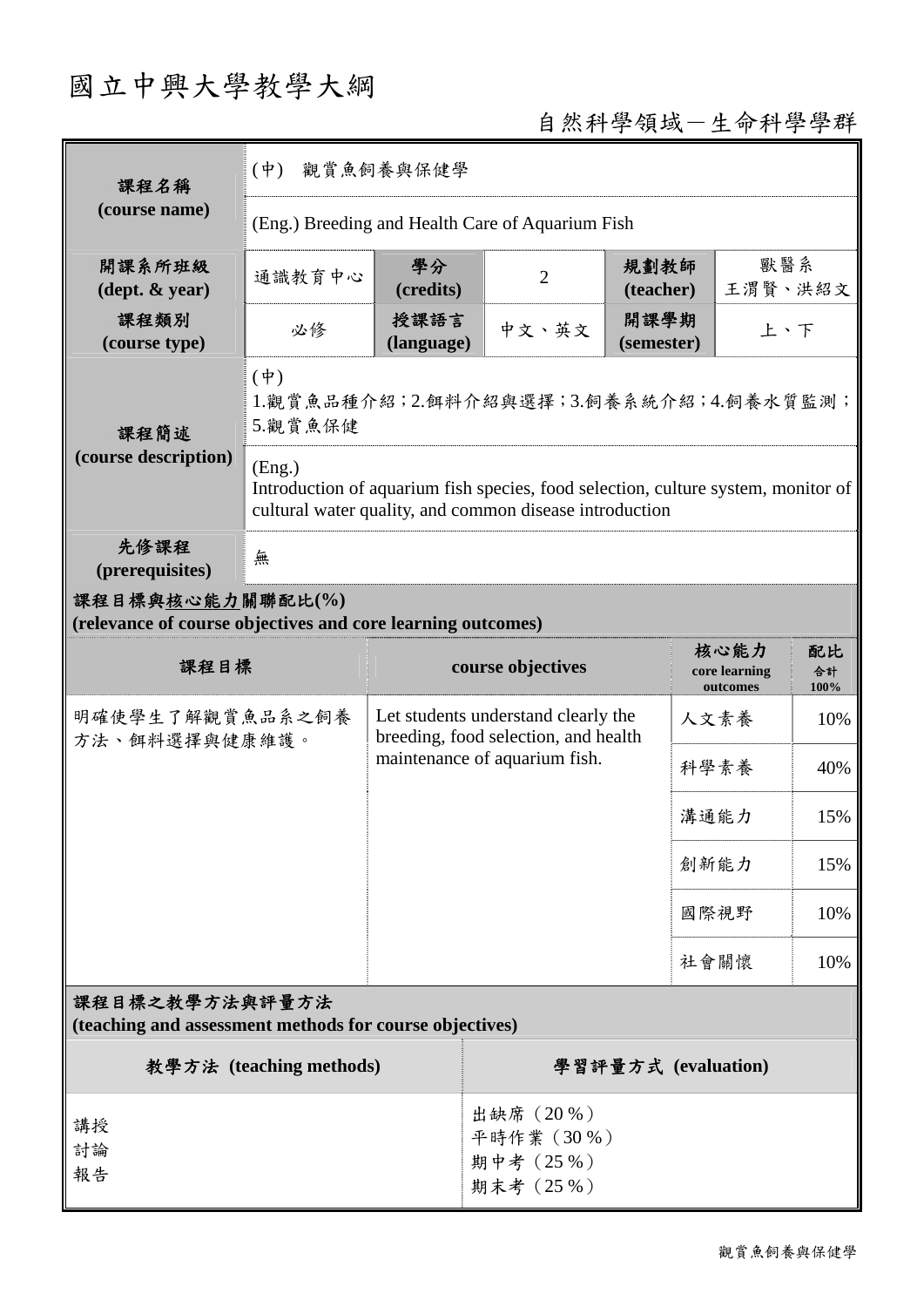#### 授課內容(單元名稱與內容、習作**/**考試進度、備註) **(course content and homework/tests schedule)**

概說:分組與教學說明 觀賞魚品種介紹:觀賞魚品種與習性介紹 觀賞魚飼料介紹:介紹各品種所需之飼料 水草品種與培養系統介紹:常見水草品種與其培養系統介紹 觀賞魚飼養注意事項:介紹裸缸、草缸與混合飼養之注意事項 觀賞魚飼養系統介紹:閉鎖式、流水式與半開放式飼養系統與設備需求介紹 水質監測:檢測方法、項目與儀器介紹 觀賞魚保健:常見疾病簡介和預防方法 報告:期中期末報告

#### 教科書**&**參考書目(書名、作者、書局、代理商、說明) **(textbook & other references)**

Textbooks:

書名: Fish Diseases and Disorders: Non-Infectious Disorders (英文) 作者:Leatherland, John F. (EDT)/ Woo, Patrick T. K. (EDT) 出版社:Stylus Pub Llc 出版日期:2010 年 6 月 30 日 ISBN:9781845935535 書名: Aquaculture and Behaviour (英文) 作者: Kadri, Sunil (EDT) 出版社:Blackwell Pub Professional 出版日期:2011 年 5 月 30 日 ISBN:140513089X

書名: Aquqtic Plant Cultivation & Aquascaping (中文) 作者:王忠敬、周正文、辜俊益、趙雪嵐、歐仁杰 出版社:威智文化科技出版 出版日期:2005 年 11 月 1 日 ISBN:986808193-9

Aquarium Fish (中 文 ) 作者: Dick Mills/譯者: 貓頭鷹出版社編譯小組 出版社:貓頭鷹出版社 出版日期:2008 年 3 月 31 日 ISBN:YN1318

Other references: Fish Disease: Diagnosis and Treatment Applied Fish Pharmacology Fish Medicine Handbook